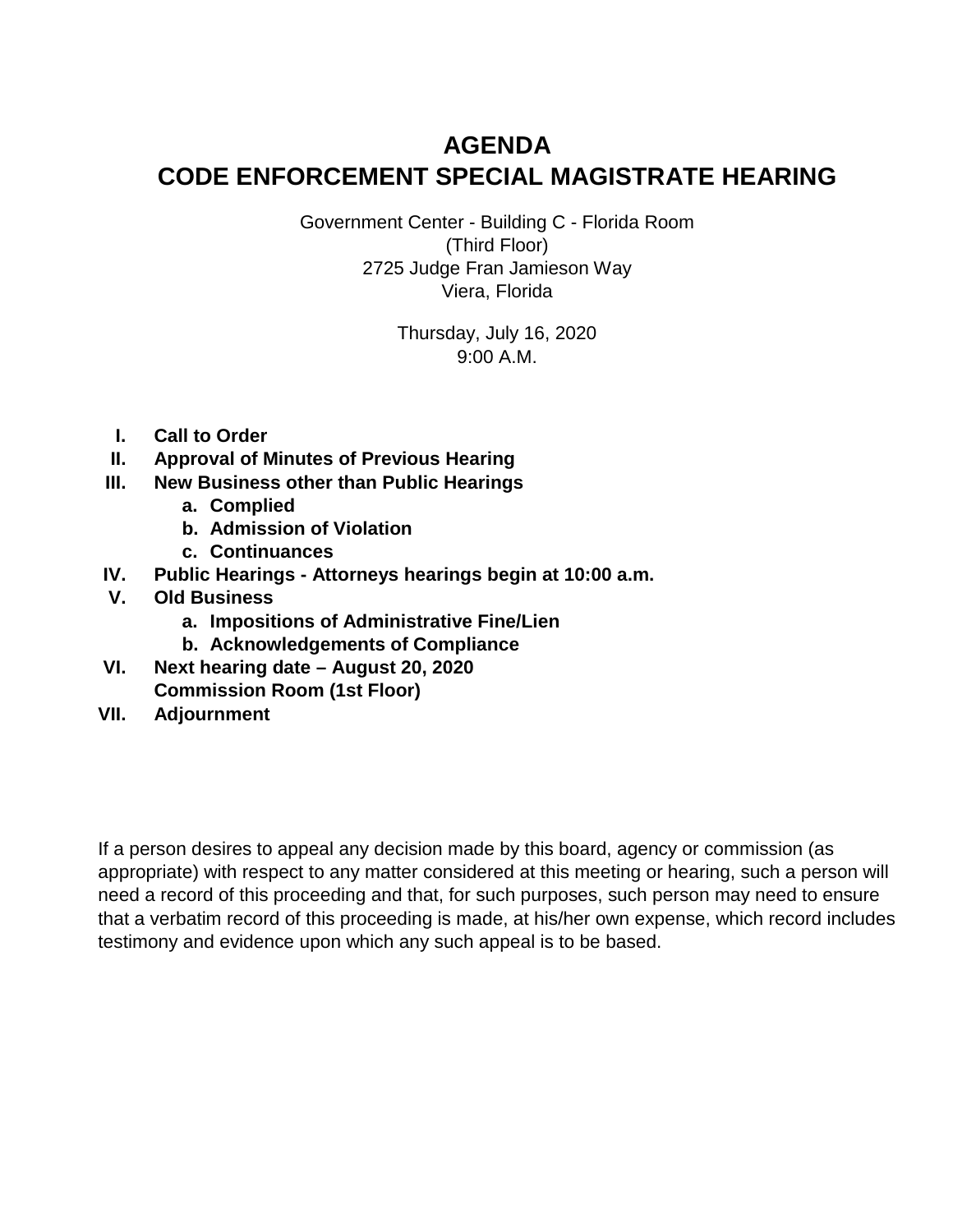# **CODE ENFORCEMENT SPECIAL MAGISTRATE HEARING**

Thursday, 21 May 2020 Agenda Items

# **Public Hearing**

# Case Number: 13CE-02318

Tax Account Number: 2411260

Site Address: 170 CITY POINT RD, COCOA, FL 32926

Owners: GLEN HEDDEN, CRYSTAL HEDDEN 3335 BREVARD RD, MIMS, FL 32754

# Case Number: 17CE-01768

Tax Account Number: 2511497

Site Address: 1155 TWO OAKS BLVD, MERRITT ISLAND, FL 32952

Owners: ALEXANDER G KENNEDY & CHERYL ANNE KENNEDY 1155 TWO OAKS BLVD, MERRITT ISLAND, FL 32952

# Case Number: 18CE-01904

Tax Account Number: 2801287

Site Address: 2025 NEW YORK ST, MELBOURNE, FL 32904

Owner: TOMMY M BEATTY LLC 2025 NEW YORK ST, MELBOURNE, FL 32904

# Case Number: 19CE-00116

Tax Account Number: 2000555

Site Address: 35 JASMINE PL, MIMS, FL 32754

Violator: WALTER MENDENHALL (VIOLATOR) 35 JASMINE PL, MIMS, FL 32754

Owner: TAMBURRO PROPERTIES LLC C/O ROBERT TAMBURRO 401 SUNSHINE BLVD, LADY LAKE, FL 32159-4618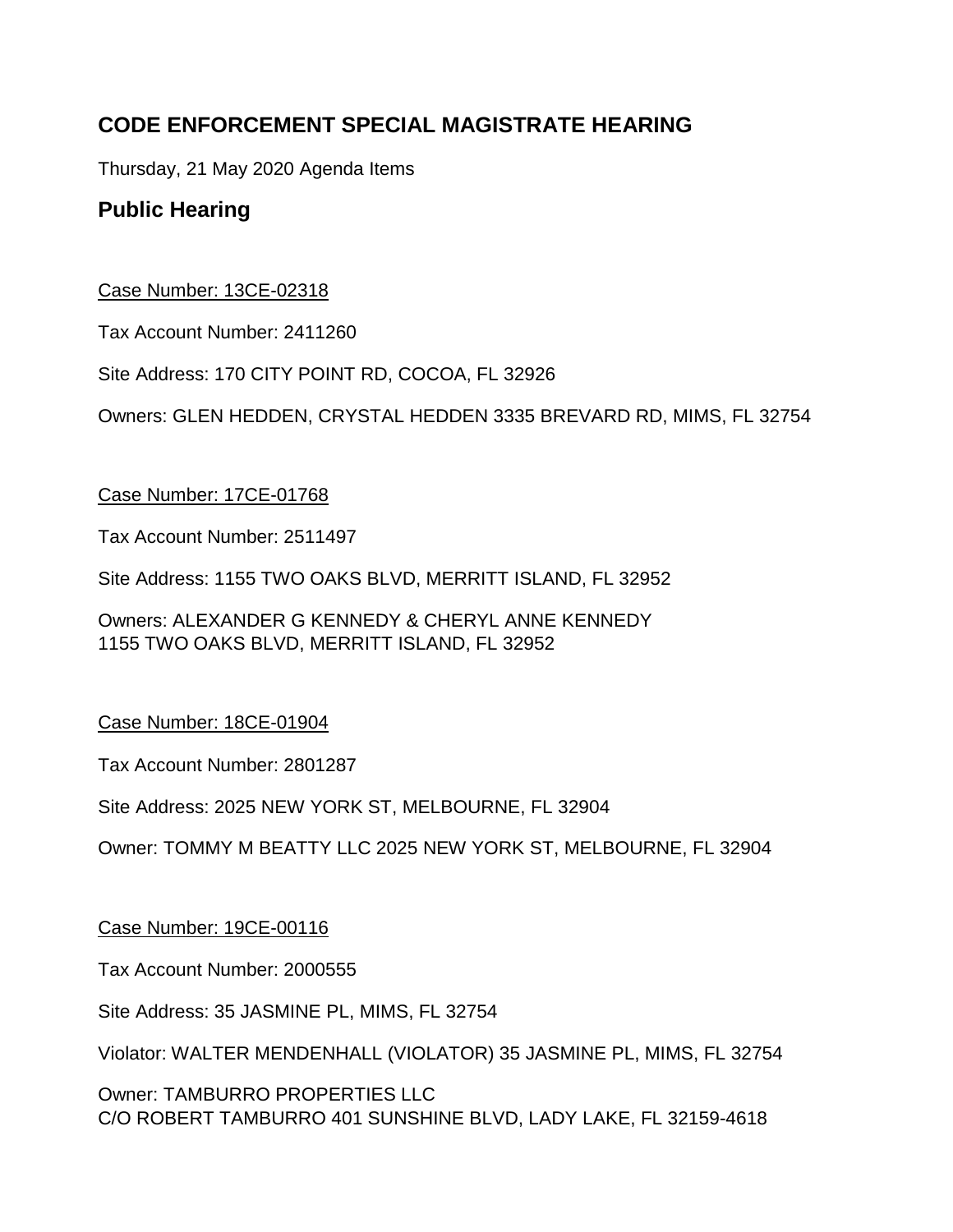Tax Account Number: 3013380

Site Address: 3995 N COURTENAY PKWY, MERRITT ISLAND, FL 32953

Owner: AZALEA LP PO BOX 9527, ASHEVILLE, NC 28815-0527

# Case Number: 19CE-01527

Tax Account Number: 2409362

Site Address: 508 LINCOLN RD, COCOA, FL 32926

Owner: KURWA MICHIGAN LLC 1034 DON RICARDO DR, ARCADIA, CA 91006-1935

# Case Number: 19CE-01871

Tax Account Number: 2403475

Site Address: 5381 CALAMONDIN AVE, COCOA, FL 32926

Owner: RYAN CHRISTOPHER ENOS 5381 CALAMONDIN AVE, COCOA, FL 32926-2008

#### Case Number: 19CE-02004

Tax Account Number: 2407684

Site Address: 2521 N PALM DR, COCOA, FL 32926

Owners: DAVID B BRAUND, ANNA A BRAUND 2521 N PALM DR, COCOA, FL 32926

#### Case Number: 19CE-02073

Tax Account Number: 2702723

Site Address: 4490 AURORA RD, MELBOURNE, FL 32934

Owner: WAT PUNYAWANARAM OF MELBOURNE INC 4490 AURORA RD, MELBOURNE, FL 32934-7177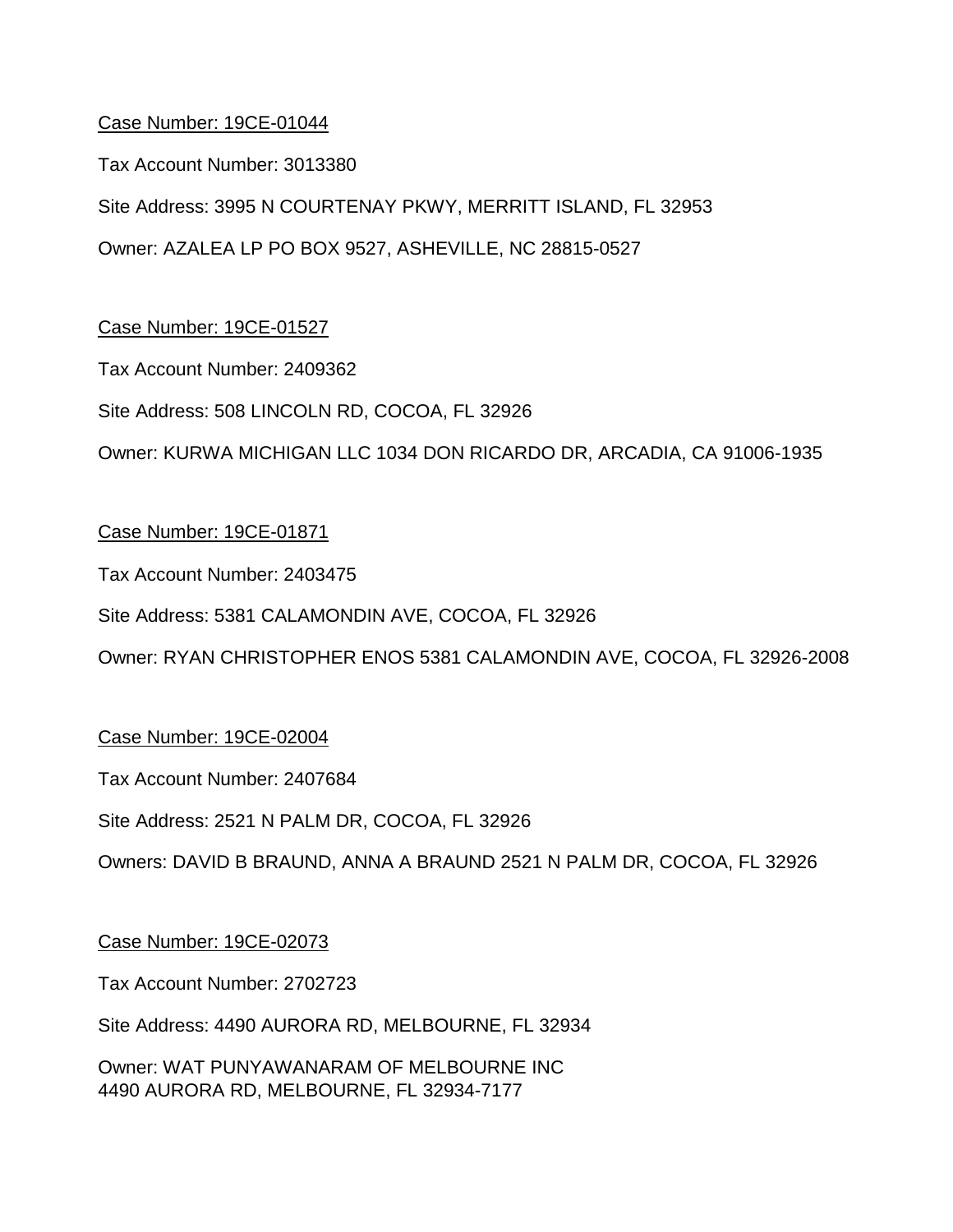Tax Account Number: 2601798

Site Address: 660 TRAVIS CT, ROCKLEDGE, FL 32955

Owner: DIPRIMA CONSTRUCTION CORPORATION 1199 SOUTH PATRICK DR, SATELLITE BEACH, FL 32937-3941

#### Case Number: 19CE-02264

Tax Account Number: 2409280

Site Address: 243 A LN, COCOA, FL 32926

Owner: MARY DELL NEWSOME 303 PROSPECT AVE, COCOA, FL 32922-7342

#### Case Number: 19CE-02497

Tax Account Number: 3007889

Site Address: 3985 12TH ST, MICCO, FL 32976

Owners: DONALD ELSESSOR, CHERYL ELSESSOR 9670 RIVERVIEW DR, SEBASTIAN, FL 32976

#### Case Number: 19CE-02514

Tax Account Number: 2608796

Site Address: 328 APOLLO DR, SATELLITE BEACH, FL 32937

Owner: ALFREDO GUSTAVO FORNASIER, JR 1750 S CHICKASAW TRL, ORLANDO, FL 32825-8242

#### Case Number: 19CE-02560

Tax Account Number: 2110565

Site Address: 4290 PONDAPPLE DR, TITUSVILLE, FL 32796

Owners: DONALD RAY SLAYMAN, III; LAUREN ASHLEY MAUGER 4290 PONDAPPLE DR, TITUSVILLE, FL 32796-1432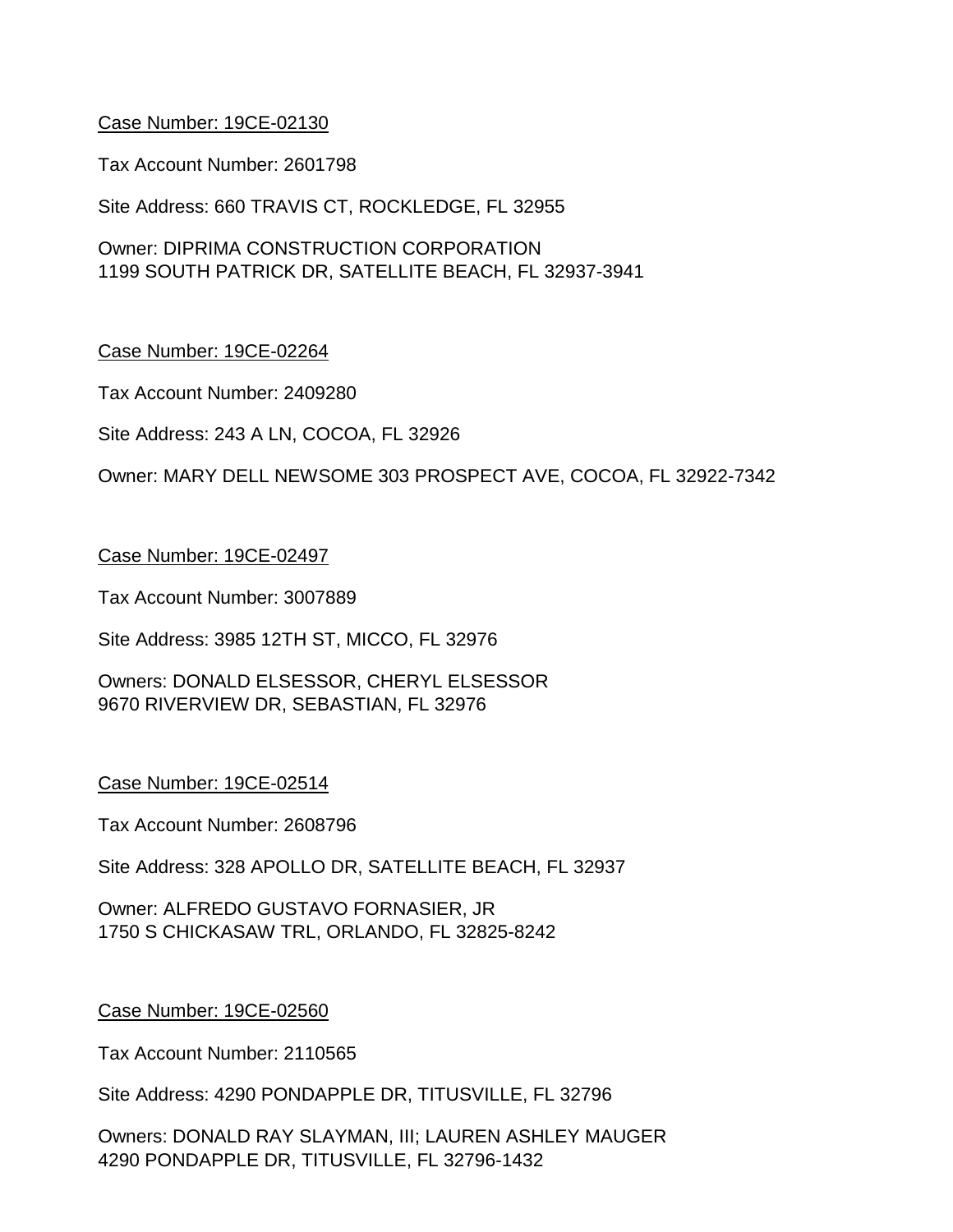Tax Account Number: 2314935

Site Address: 735 PHILLIS WAY, COCOA, FL 32926

Owner: FANTASTIC HOMES LLC 3019 N ARGONNE RD, C/O ALLIED SERVICING CO, SPOKANE, WA 99212-2141

# Case Number: 19CE-02602

Tax Account Number: 2302644

Site Address: 469 CAMEL CIR, COCOA, FL 32927

Owners: GEORGE M IRWIN, WANDA M IRWIN 469 CAMEL CIR, COCOA, FL 32927

#### Case Number: 20CE-00044

Tax Account Number: 2419933

Site Address: 1045 BUTIA ST, MERRITT ISLAND, FL 32953

Owner: WILLIAM G MINER 1045 BUTIA ST, MERRITT ISLAND, FL 32953

#### Case Number: 20CE-00053

Tax Account Number: 2302565

Site Address: 180 CAPRON RD, COCOA, FL 32927

Owner: CASH FLOW LINKS FLORIDA LLC 2515 MERRYCHASE DR, APT G, CAMERON PARK, CA 95682-9052

#### Case Number: 20CE-00070

Tax Account Number: 2411271

Site Address: 3451 N INDIAN RIVER DR, COCOA, FL 32926

Owners: BROOK A CHARLTON, DONNA M CHARLTON 3451 N INDIAN RIVER DR, COCOA, FL 32926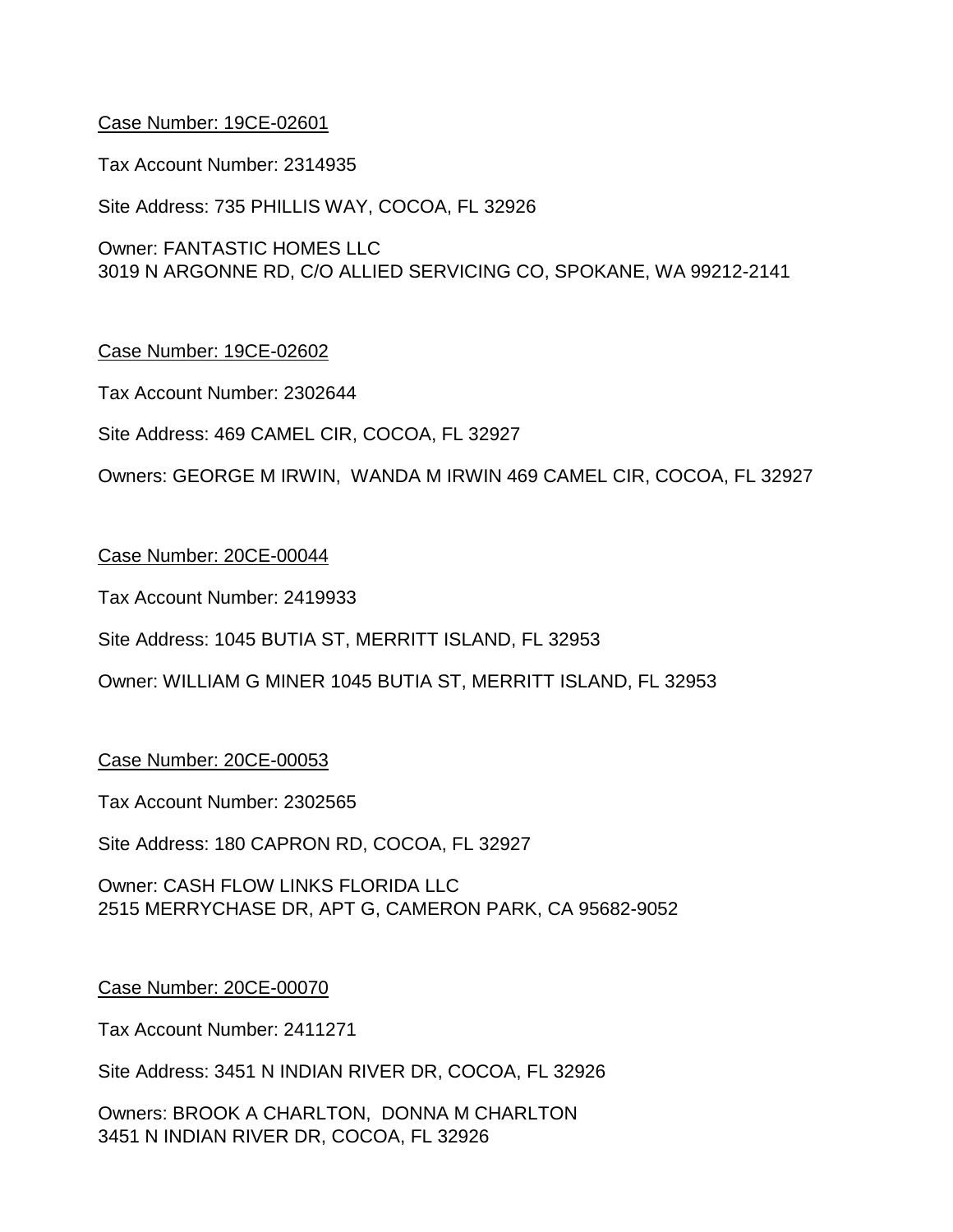Tax Account Number: 2515213

Site Address: 1730 NEWFOUND HARBOR DR, MERRITT ISLAND, FL 32952

Owner: TAMMY KENNY 200 MILFORD POINT DR, MERRITT ISLAND, FL 32952-2589

# Case Number: 20CE-00168

Tax Account Number: 2608525

Site Address: 661 SECOND AVE, SATELLITE BEACH, FL 32937

Owner: RONNIE MELVIN HAYS 661 SECOND AVE, SATELLITE BEACH, FL 32937

# Case Number: 20CE-00205

Tax Account Number: 2515064

Site Address: 1690 S BANANA RIVER DR, MERRITT ISLAND, FL 32952

Owner: JAMES O SPEIGNER 1690 S BANANA RIVER DR, MERRITT ISLAND, FL 32952

#### Case Number: 20CE-00206

Tax Account Number: 2417503

Site Address: 1455 CENTAURUS CT, MERRITT ISLAND, FL 32953

Owners: THOMAS RUSSO, KAREN M RUSSO 939 N TROPICAL TRL, MERRITT ISLAND, FL 32953-6074

#### Case Number: 20CE-00238

Tax Account Number: 2727124

Site Address: 2015 DATE PALM AVE, INDIALANTIC, FL 32903

Owner: ANNETTE BURGESS 1309 NEWFOUND HARBOR DR, MERRITT ISLAND, FL 32952-2753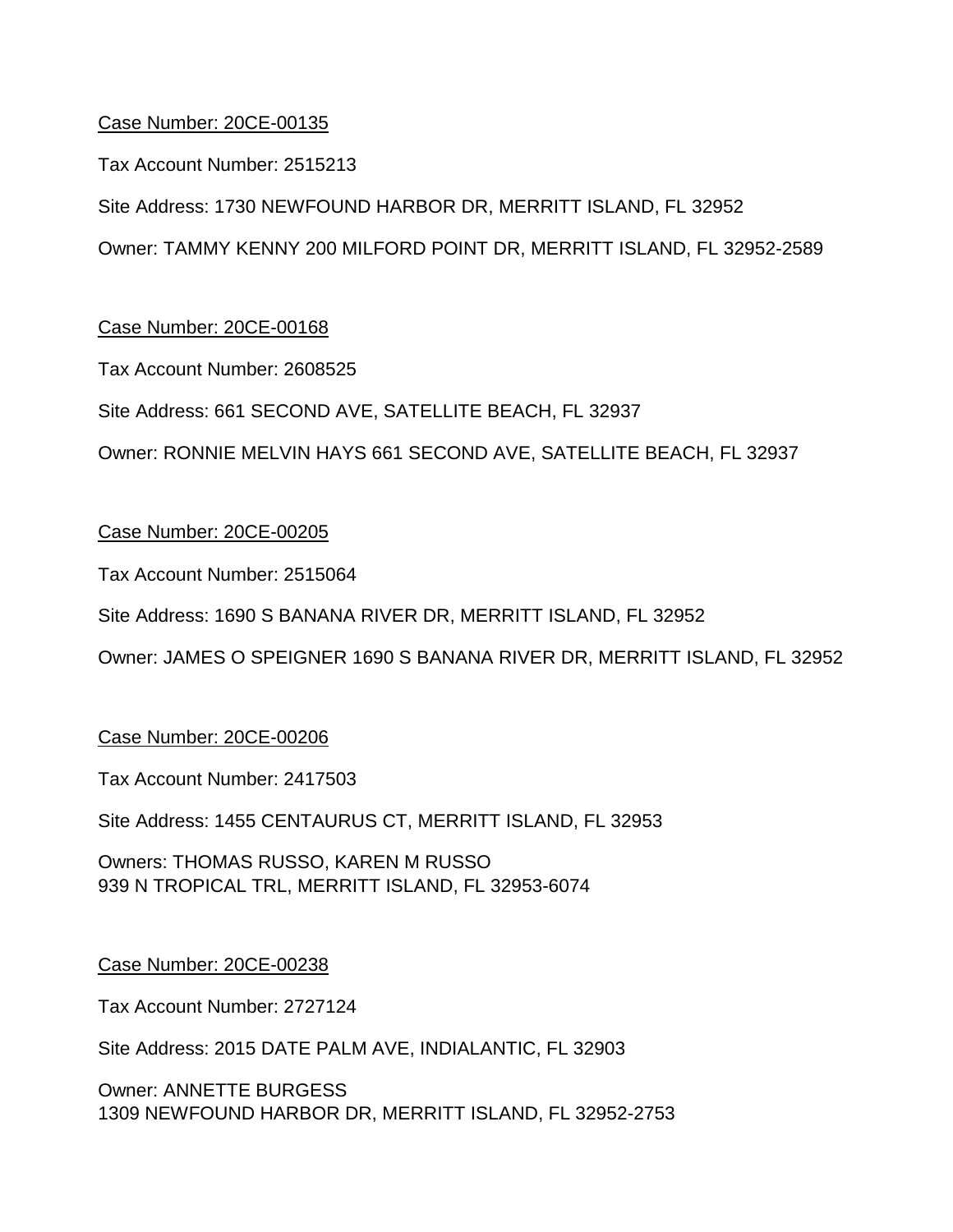Tax Account Number: 2608031

Site Address: 170 SEA PARK BLVD, SATELLITE BEACH, FL 32937

Owner: WAYNE LEE DICKINSON 170 SEA PARK BLVD, SATELLITE BEACH, FL 32937

#### Case Number: 20CE-00282

Tax Account Number: 2923731

Site Address: 385 COWNIE AVE SE, PALM BAY, FL 32909

Owners: JEFFREY PAUL HORTON, JR & KIRSTEN LE-ANN HORTON 385 COWNIE AVE SE, PALM BAY, FL 32909-3735

#### Case Number: 20CE-00286

Tax Account Number: 2939689

Site Address: 1802 WILDCAT AVE SE, PALM BAY, FL 32909

Owner: AMERICAN HOMES 4 RENT PROPERTIES SEVEN LLC 30601 AGOURA RD STE 200, AGOURA HILLS, CA 91301

#### Case Number: 20CE-00293

Tax Account Number: 2933976

Site Address: 1477 SALAZAR ST SE, PALM BAY, FL 32909

Owner: HEATHER L MICHAUD 1477 SALAZAR ST SE, PALM BAY, FL 32909-5408

#### Case Number: 20CE-00327

Tax Account Number: 2418767

Site Address: 410 CARACAS DR, MERRITT ISLAND, FL 32953

Owner: VINCENT J BONNER 410 CARACAS DR, MERRITT ISLAND, FL 32953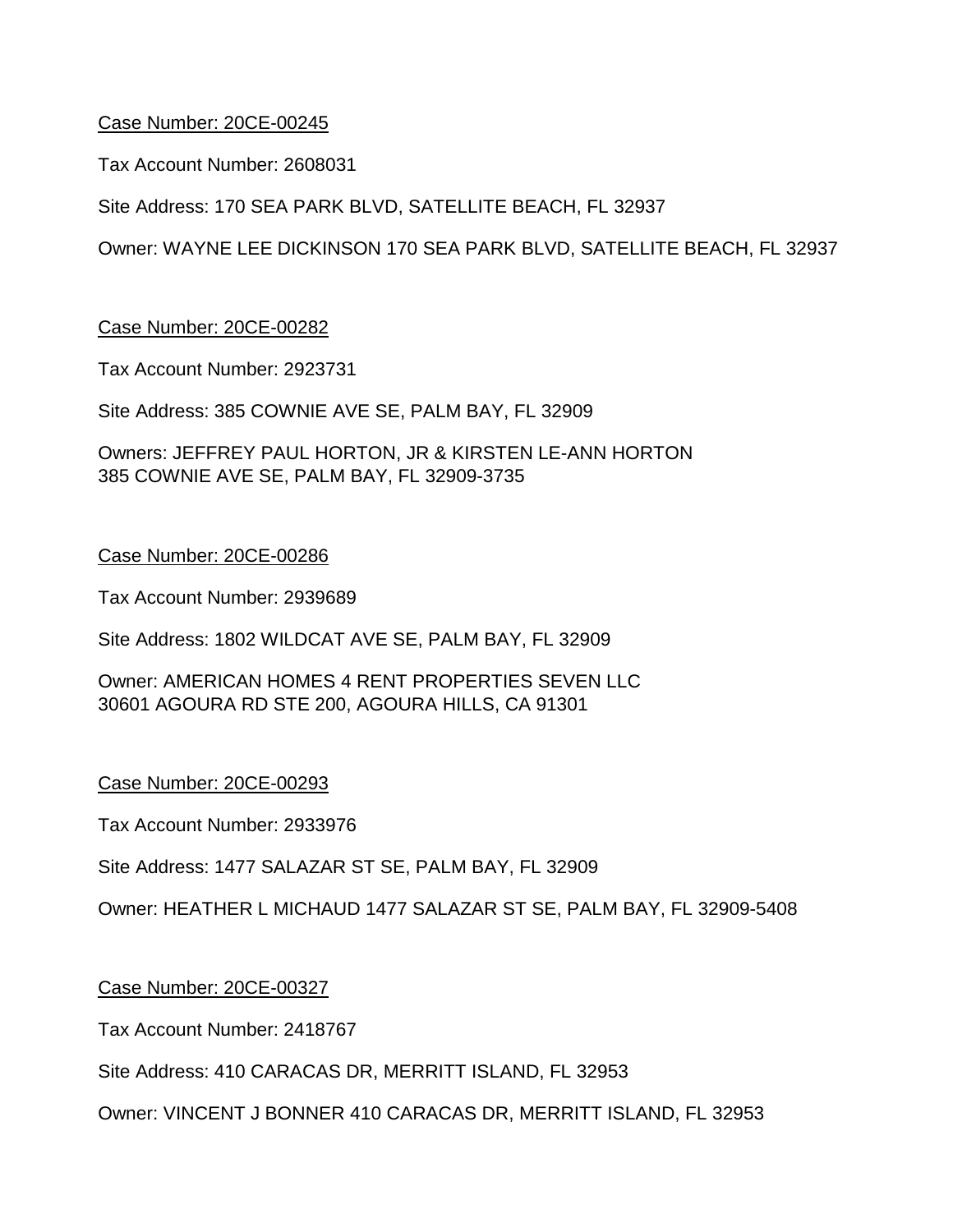Tax Account Number: 2501210

Site Address: 1344 EMMA DR, MERRITT ISLAND, FL 32952

Owner: MICHAEL L GREEK 1344 EMMA DR, MERRITT ISLAND, FL 32952

#### Case Number: 20CE-00386

Tax Account Number: 2718008

Site Address: 1515 ALPHA DR, MELBOURNE, FL 32935

Owners: BELA S ERDOS, PAMELA H ERDOS, TRUSTEES OF THE BELA AND PAMELA ERDOS 2004 REVOCABLE TRUST DATED 2/26/04 3360 S ATLANTIC AVE #109 COCOA BEACH, FL 32931

#### Case Number: 20CE-00399

Tax Account Number: 2308103

Site Address: 6077 CARDIFF AVE, COCOA, FL 32927

Owner: CARL M COLVENBACH 6077 CARDIFF AVE, COCOA, FL 32927

Case Number: 20CE-00407

Tax Account Number: 2103118

Site Address: 3323 DEDHAM ST, MIMS, FL 32754

Owner: ANNA BROWN 3323 DEDHAM ST, MIMS, FL 32754-5656

#### Case Number: 20CE-00408

Tax Account Number: 2416617

Site Address: 1434 PARADISE LN, COCOA, FL 32922

Owners: EZEKIEL BROWN, KATIE WELCH 1434 PARADISE LN, COCOA, FL 32922-6450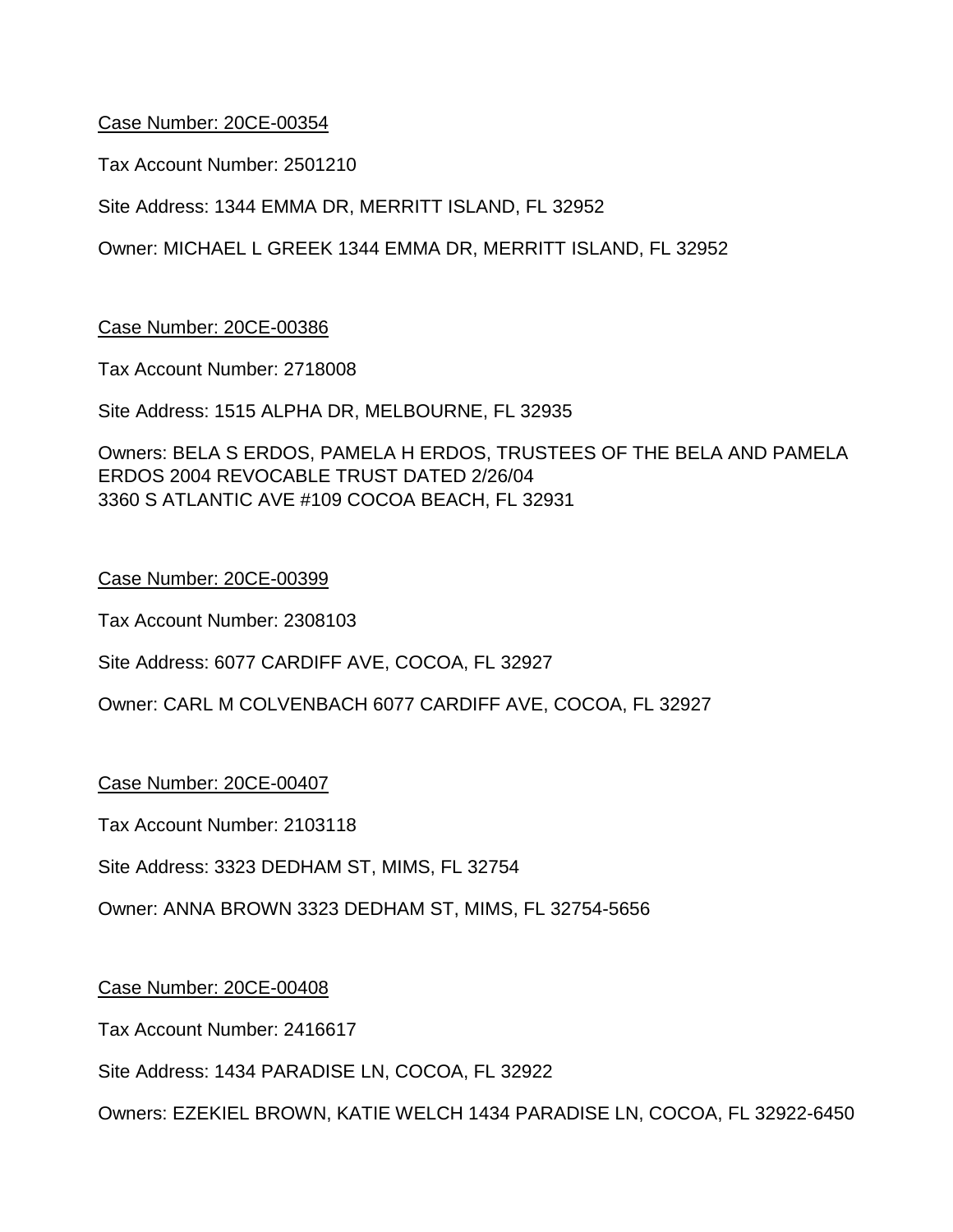Tax Account Number: 2301404

Site Address: 173 BONITA ST, TITUSVILLE, FL 32780

Owner: DENNIS OUYANG 8460 BARNSTABLE PLACE, ORLANDO, FL 32827

#### Case Number: 20CE-00490

Tax Account Number: 2719612

Site Address: 1630 PINE HILL DR, MELBOURNE, FL 32935

Owners: DEBRA ANN BRAXTON, SHERLEY A VAN MEIR 1630 PINE HILL DR, MELBOURNE, FL 32935-2055

#### Case Number: 20CE-00519

Tax Account Number: 2418570

Site Address: 1470 SYKES CREEK DR, MERRITT ISLAND, FL 32953

Owner: WALTER D CROSSLEY JR., TRUSTEE OF THE WALTER D CROSSLEY IRREVOCABLE TRUST U/T/D 1/18/19 451 CARMINE DR, COCOA BEACH, FL 32931-3623

#### Case Number: 20CE-00530

Tax Account Number: 2318222

Site Address: 171 HOMBURG PL, COCOA, FL 32927

Owner: JAY SCHENCK 55 MCLEOD ST, MERRITT ISLAND, FL 32953-3445

#### Case Number: 20CE-00543

Tax Account Number: 2718035

Site Address: 1505 SENECA DR, MELBOURNE, FL 32935

Owner: SAI PROPERTY INVESTMENTS INC 3400 POSEIDON WAY INDIALANTIC, FL 32903-1840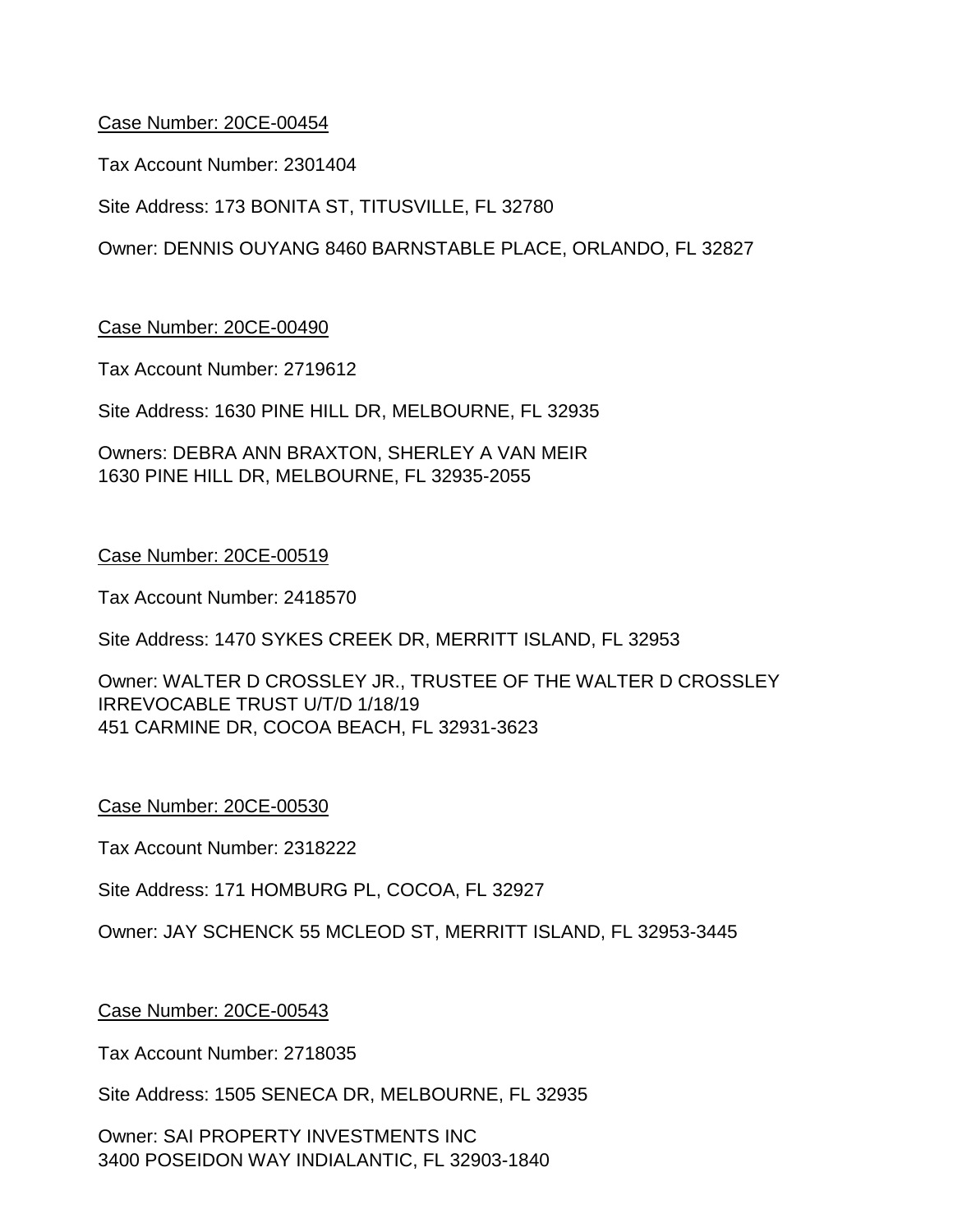Tax Account Number: 2310977

Site Address: 5970 CEDAR LAKE DR, COCOA, FL 32927

Owners: TOM MCCARTHY, LISA MCCARTHY 5970 CEDAR LAKE DR, COCOA, FL 32927-4974

#### Case Number: 20CE-00546

Tax Account Number: 2311681

Site Address: 5265 BURGESS AVE, COCOA, FL 32927

Owner: STEPHEN MINER 100 CANEBREAKERS DR, #102 COCOA, FL 32927-6080

#### Case Number: 20CE-00576

Tax Account Number: 2317951

Site Address: 6999 CHESTNUT DR, COCOA, FL 32927

Owner: JUDITH ELEANOR THOMPSON 6999 CHESTNUT DR, COCOA, FL 32927-4736

#### Case Number: 20CE-00599

Tax Account Number: 2606499

Site Address: 441 EAGLE DR, SATELLITE BEACH, FL 32937

Owners: RICKEY S CHIARULLO, KENNETH A CHIARULLO, TOM CHIARULLO 441 EAGLE DR, SATELLITE BEACH, FL 32937

#### Case Number: 20CE-00639

Tax Account Number: 2431766

Site Address: 1623 WAVECREST ST, MERRITT ISLAND, FL 32952

Owner: UNIQUE PAINTING INVESTMENTS LLC 6599 HENRICH DR, ORLANDO, FL 32818-5336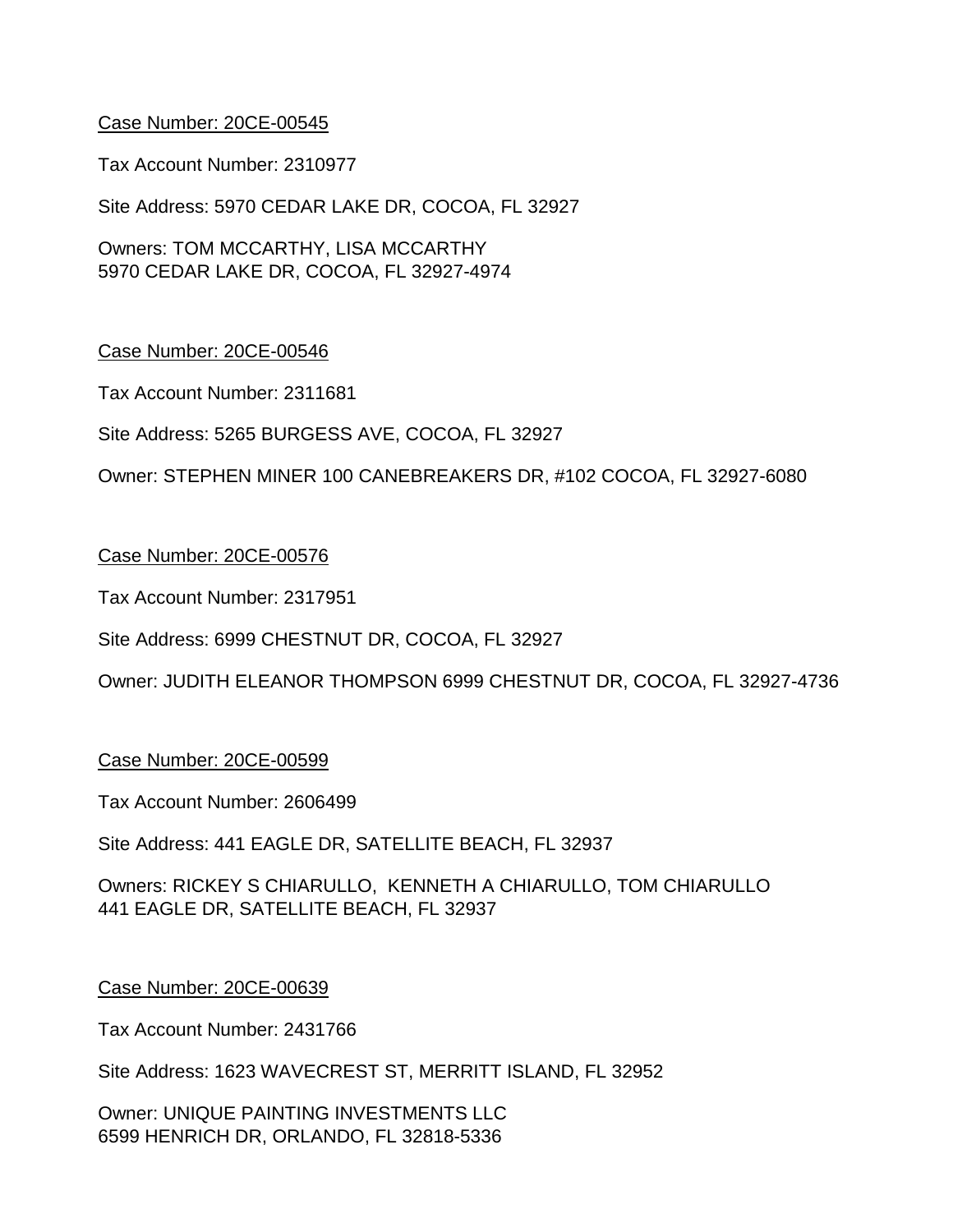Tax Account Number: 2400453

Site Address: 630 LAKE ERIE PL, COCOA, FL 32926

Owner: LAND TRUST MANAGEMENT SERVICES INC, TRUSTEE 2715 N COCOA BLVD, COCOA, FL 32922

#### Case Number: 20CE-00735

Tax Account Number: 2940347

Site Address:1650 SARDINIA ST SE, PALM BAY, FL 32909

Owners: MOSTAFA M SABET & NAGET N SABET 1650 SARDINA ST SE, PALM BAY, FL 32909

#### Case Number: 20CE-00743

Tax Account Number: 2317906

Site Address: 6993 ASH CT, COCOA, FL 32927

Owner: COSMOS FINANCE CORP 938 HIALEAH ST, ROCKLEDGE, FL 32955

#### Case Number: 20CE-00790

Tax Account Number: 2933976

Site Address: 1477 SALAZAR ST SE, PALM BAY, FL 32909

Owner: HEATHER L MICHAUD 1477 SALAZAR ST SE, PALM BAY, FL 32909-5408

#### Case Number: 20CE-00928

Tax Account Number: 2318003

Site Address: 6991 EVERGREEN DR, COCOA, FL 32927

Owner: RAYMOND J COLLETT ESTATE PO BOX 1201, SHARPES, FL 32959-1201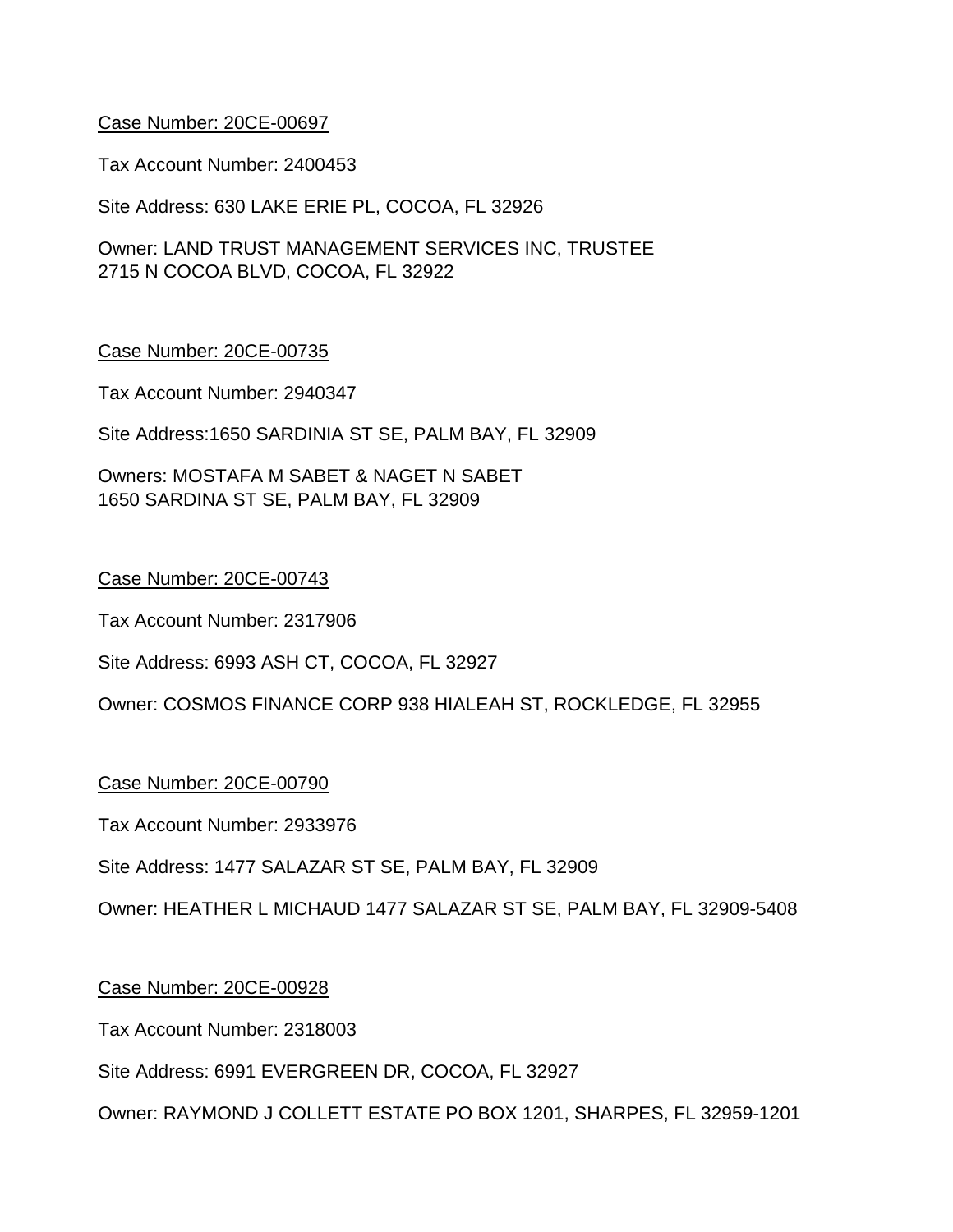Tax Account Number: 2407497

Site Address: 2548 TERRI LN, COCOA, FL 32926

Owners: ERWIN SALIS, VERNA A SALIS 2548 TERRI LN, COCOA, FL 32926

# Case Number: 20CE-01098

Tax Account Number: 2902412

Site Address: 542 WHITE PLAINS AVE SW, PALM BAY, FL 32908

Owner: EUGENE B MESSER 542 WHITE PLAINS AVE SW, PALM BAY, FL 32908

# Case Number: 20CE-01099

Tax Account Number: 2903340

Site Address: 1258 SAPULPA RD SW, PALM BAY, FL 32908

Owner: RACHEL LYN BARNES 1258 SAPULPA RD SW, PALM BAY, FL 32908-4726

# **Others**

#### Case Number: 11CE-02225

Tax Account Number: 2317364

Site Address: 363 ROBYN ST, COCOA, FL 32927

Previous Owner: CLEVELAND HINSON 1108 HOLMES ST, COCOA, FL 32922

New Owner: NATIONAL TAX ASSET GROUP c/o CHRIS PONSOLDT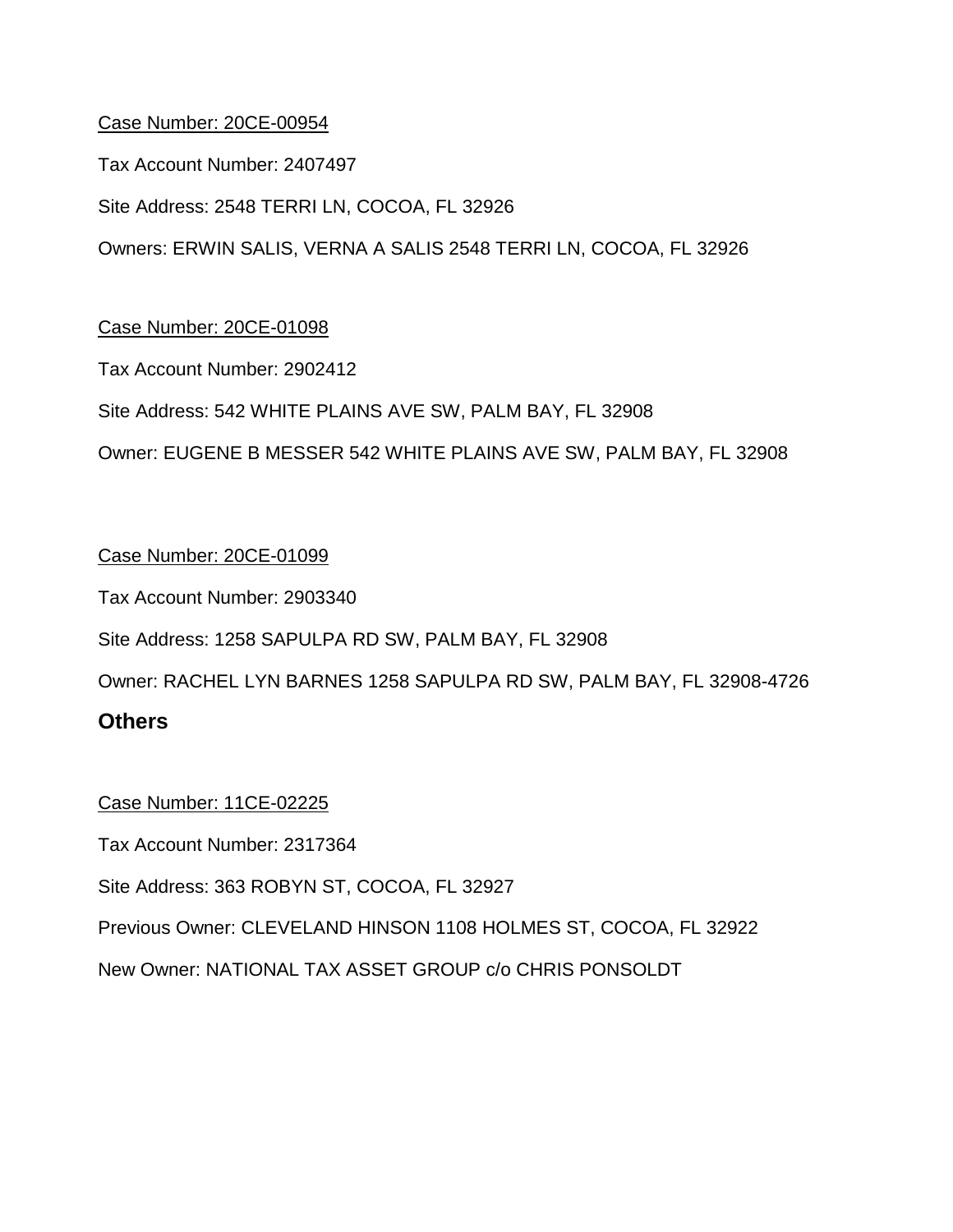Tax Account Number: 2100618 Site Address: 2450 WILDWOOD DR, MIMS, FL 32754 Previous Owner: NATHAN E CHAPMAN ESTATE New Owner: E FOROUZI TRUST 18402 15<sup>th</sup> AVE, ORLANDO FL 32833

Case Number: 16CE-02002

Tax Account Number: 2202673 Site Address: 985 S CARPENTER RD, TITUSVILLE, FL 32796 Owner: NOEL G SPAIN 1309 AUGUSTINE DR, THE VILLAGES, FL 32159

# Case Number: 17CE-01384 Tax Account Number: 2100618 Site Address: 2450 WILDWOOD DR, MIMS, FL 32754

Previous Owner: NATHAN E CHAPMAN ESTATE

New Owner: E FOROUZI TRUST 18402 15th AVE, ORLANDO FL 32833

Case Number: 18CE-01367

Tax Account Number: 2444654

Site Address: 1408 WEST PEACHTREE ST, COCOA, FL 32922

Owner: CRITELLIS AUTO MART LLC 1501 W KING ST, COCOA, FL 32926

# Case Number: 19CE-00159

Tax Account Number: 2609304

Site Address: 412 N WATERWAY DR, SATELLITE BEACH FL 32937

Owner: MARTIN GRAVEL 1108 SEMINOLE DR, SATELLITE BEACH, FL 32937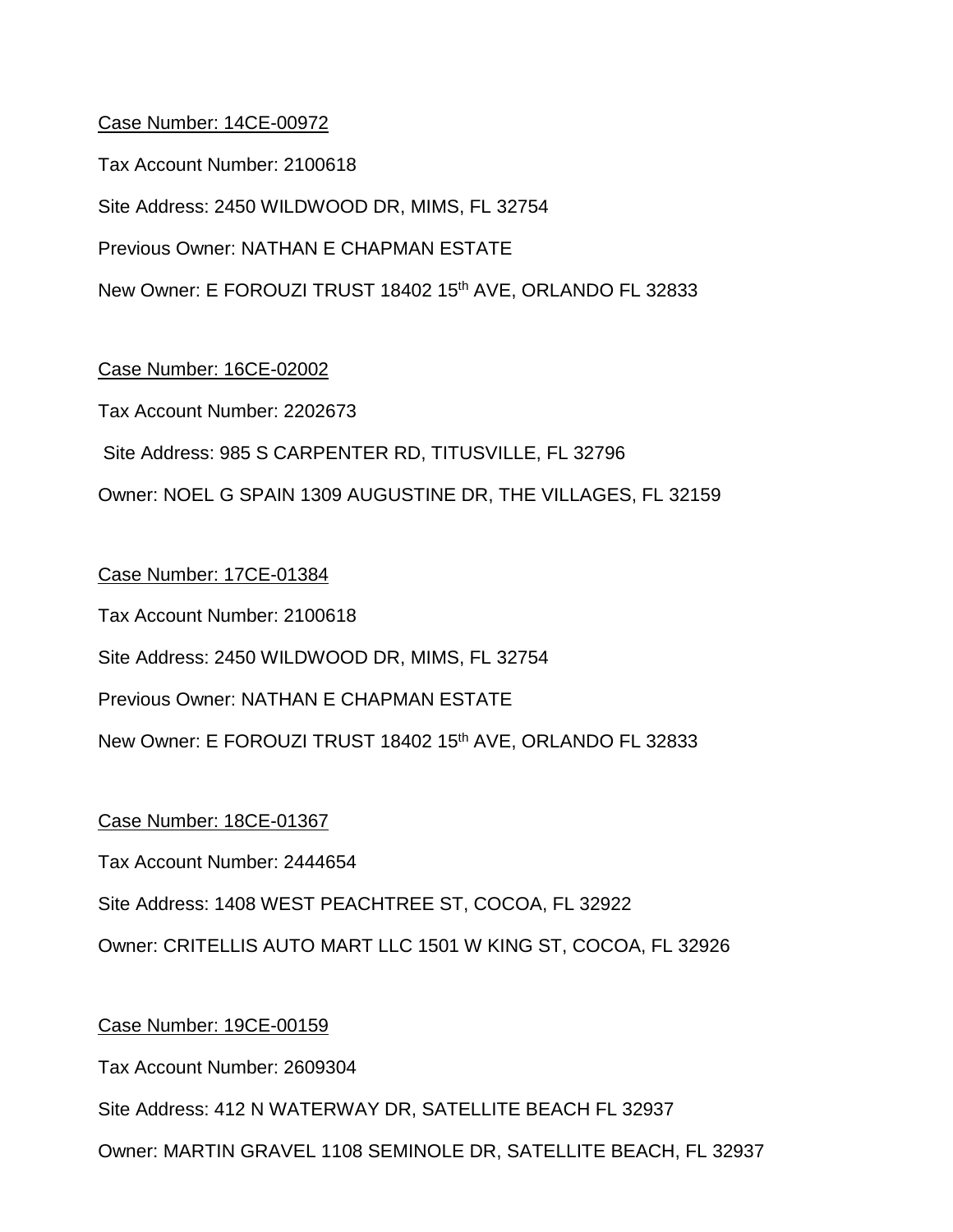# **Impositions**

#### Case Number: 18CE-01570

Tax Account Number: 2104639

Site Address: 2900 PARRISH RD, TITUSVILLE, FL 32796

Owner: THINK GREEN BREVARD LLC 125 HARRISON ST, TITUSVILLE, FL 32780-5025

#### Case Number: 19CE-01637

Tax Account Number: 2620957

Site Address: 535 HIGHWAY A1A, COMMON, SATELLITE BEACH, FL 32937

Owner: LAS BRISAS CONDOMINIUM ASSOCIATION OF SATELLITE BEACH PO BOX 372687, SATELLITE BEACH, FL 32937

#### Case Number: 19CE-01650

Tax Account Number: 3000902

Site Address: 215 CAVALIER ST, PALM BAY, FL 32909

Owners: RANDY R LUCAS, SHEILA D LUCAS 807 N SHERMAN AVE, LIBERAL, KS 67901-2614

# **Acknowledgements**

Case Number: 12CE-00194

Tax Account Number: 2306121

Site Address: 6117 DEES RD, COCOA, FL 32927

Owner: FRANK GNOLFO 6117 DEES RD, COCOA, FL 32927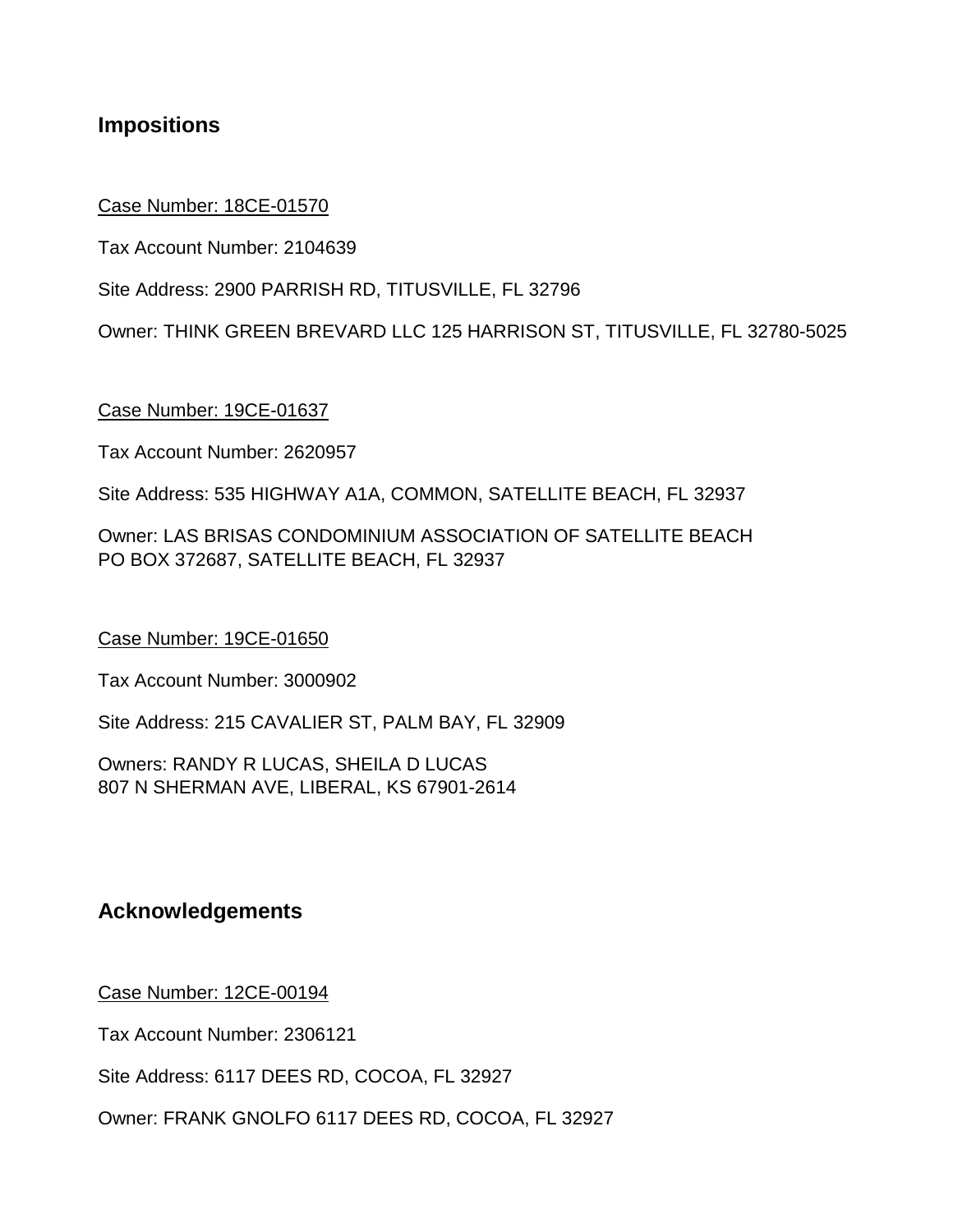Tax Account Number: 2424627

Site Address: 150 VIRGINIA AVE, COCOA, FL 32922

Owner: CECILIA J SCHNEIBLE LIFE ESTATE 150 VIRGINIA AVE, COCOA, FL 32922

#### Case Number: 18CE-00466

Tax Account Number: 3005108

Site Address: 960 CASHEW CIR, BAREFOOT BAY, FL 32976

Owners: KATHLEEN J CLASEN & ROBERT N CLASEN 2800 ROCKY POINT RD, MALABAR, FL 32950

#### Case Number: 19CE-00579

Tax Account Number: 2410812

Site Address: 3836 N HIGHWAY 1, COCOA, FL 32926

Owner: LUCAS S LANCE 3836 N HIGHWAY 1, COCOA, FL 32926-5906

#### Case Number: 19CE-01212

Tax Account Number: 2409949

Site Address: 336 JOHNSON BLVD, COCOA, FL 32926

Owner: MRB PROPERTIES OF BREVARD LLC 3000 APPALOOSA BLVD, MELBOURNE, FL 32934-7851